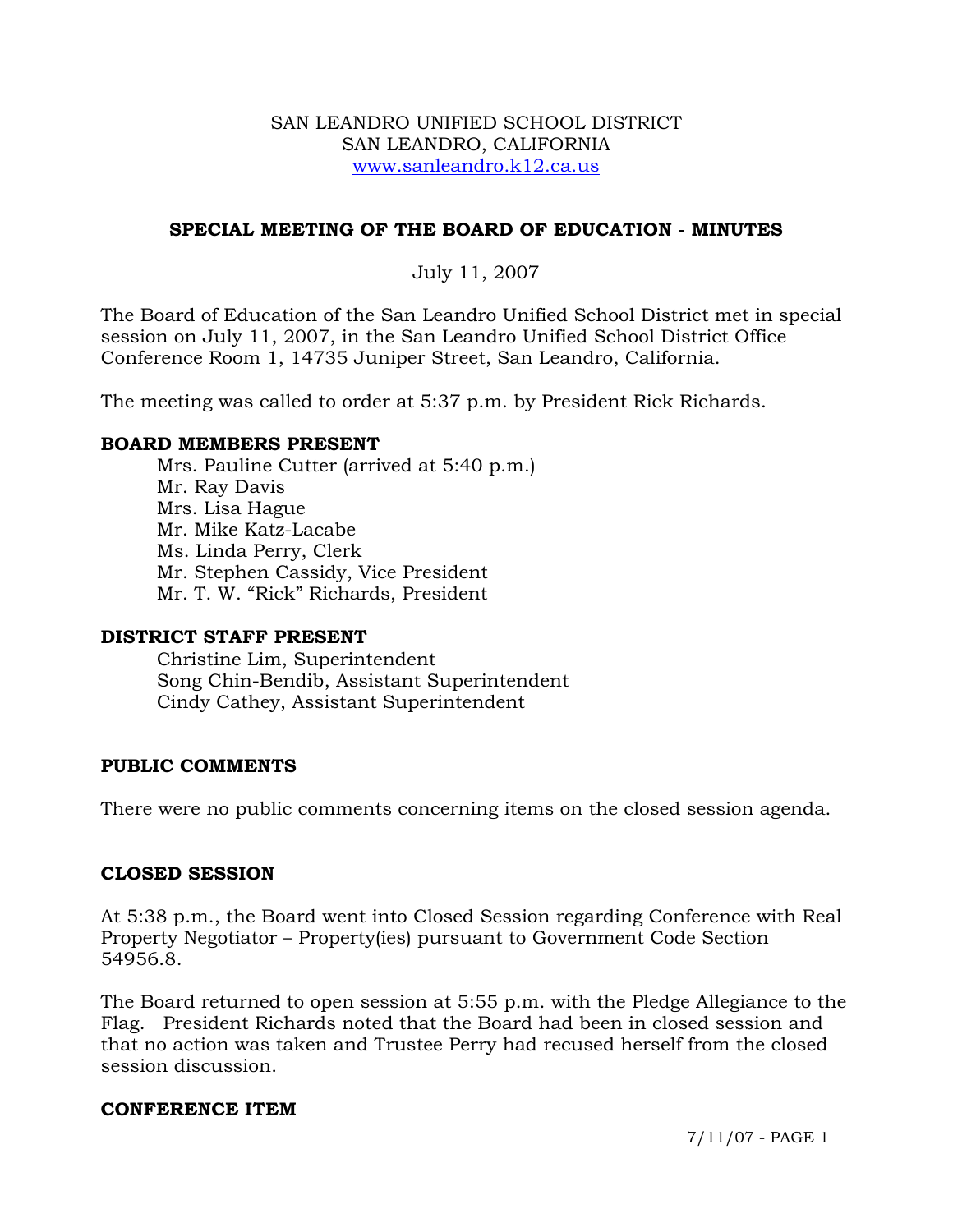#### Facilities and Construction

#### 5.1-CF Measure B Master Schedule & "Must Haves" for Revised Option #2

The Board discussed and considered approving the Measure B Master Schedule & "Must Haves" for revised Option #2.

President Richards recapped that at the July 9 Special Board meeting, the Board voted to accept Option 2, *Typical* Design & *Accelerated* Master Schedule without the "Must Haves", including applying for Overcrowding Relief Grant (ORG) funds in the third and final round of funding. They also directed staff to bring back further information regarding the job descriptions and a cost comparison between consultants and "limited-term" Measure B staff.

Superintendent Lim said contact was made with officials at the Office of Pubic School Construction (OPSC) to verify the third and final round of the ORG application procedures and processes and learned that

- 1. The expectation of funding is *excellent* for districts applying for a high school site with our characteristics, if submitting their application by Round 2 (July 31, 2008) deadline.
- 2. If the amount of funding is exhausted by the number of eligible school districts applying for Round 2, those who do not receive funding would be placed on a priority waiting list ahead of new Round 3 applicants. This means that ORG funds could be exhausted before OPSC consider applicants in Round 3.
- 3. In light of this new information, staff analysis now determines that there is a major risk that funds most likely *will not* be available in Round 3 (deadline, January 31, 2009) for any district that did not apply in Round 2 (deadline July 31, 2008).

The Board was presented with a proposed revision to Option 2: *Compressed* Design for the 9th Grade Campus Only and *Accelerated* Master Schedule and "Must Haves" which would maximize potential state funding opportunities of up to \$11.45M and allow the District to complete major construction projects ahead of schedule; however, Superintendent Lim explained that the District would face some challenges such as limited changes to the architectural design of the 9th grade campus, opportunity of community input and involvement in the design of the 9<sup>th</sup> grade campus, the number of design presentations to the Board for the 9th grade campus, and input from San Leandro High School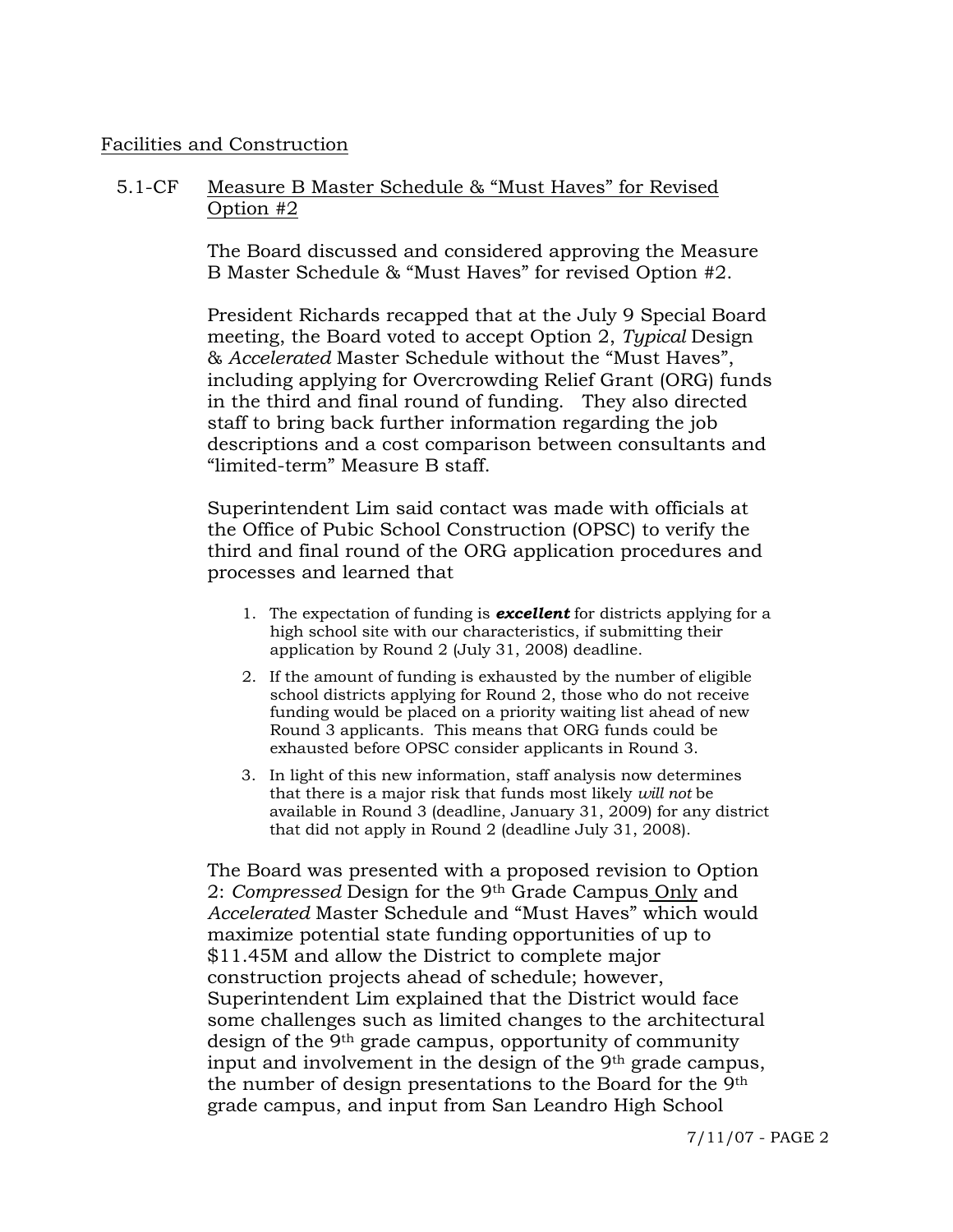teachers and staff on the design of the 9th grade campus.

A timeline with milestones, targeting the second round ORG deadline of the 9th grade campus (July 31, 2008), and Bonds Sales & Cash Flow proposals were touched upon by staff.

Staff also provided a cost comparison of construction management consultants and District "*limited-term* Measure B staff and job descriptions for the proposed revision of Option 2 "Must Haves":

- **Must Have #4**: Hire a limited-term site-based Measure B Construction Coordinator for the high school to verse and coordinae the multiple, simultaneous construction projects ("red zone") executed on the campus. (estimated at \$79,000)
- **Must Have #5**: Hire a limited-term Measure B Administrative Assistant to accommodate the increased level of documentation tasks, including contracts, minutes, budget report, etc. (estimated at \$50,000)
- **Must Have #7**: Hire an additional limited-term Measure B Campus Safety Supervisor to ensure student safety due to construction "red zone" issues (i.e. barricades, temporary fencing, equipment, construction debris, etc.). (estimated at \$34,000)

To further explain and clarify the permissible use of bond proceeds, Assistant Superintendent Song Chin-Bendib shared the following legal opinion from Bond Counsel, Bill Madison:

*"It is permissible to use bond proceeds to pay the salaries of District employees, so long as the jobs being performed by their employees relate specifically to the design, construction and implementation of the project being financed by the Bonds. The key test is whether an accountant would treat that cost as "capitalizable", and included within the cost of the project.* 

*The job descriptions that you sent me all seem to be jobs relating directly to the construction of the project, rather than normal administrative expenses that the District would be incurring even if the project were not being undertaken. Therefore, it is permissible to pay the salaries of people filling those positions from bond proceeds."* 

San Leandro High School Principal Amy Furtado and staff concluded the presentation with highlights of the Measure B community staff input process, the high school staff input process for the 9th grade campus and the Arts Education Center, and shared an organizational chart, illustrating the staffing structure of the Measure B Program.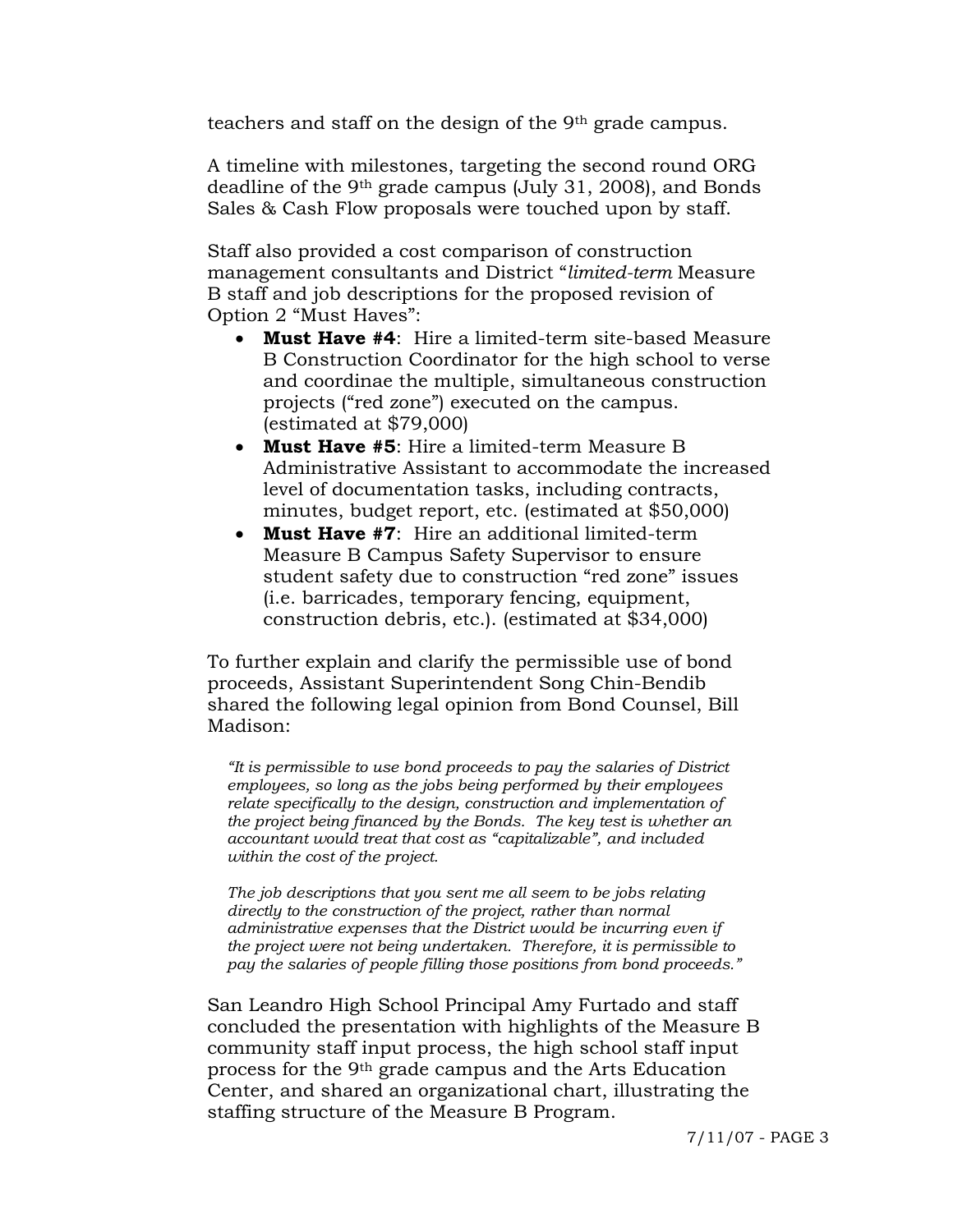#### **PUBLIC COMMENT**

- Mary Beth Barloga felt that the community would not readily accept the hiring of additional administrators. She urged the Board to carefully look at each job description to be sure that they were totally related to the Bond, not hire employees to begin work before the "red zone" period, and remove *"assists principals and/or police department in investigating crimes committed on campus"* as a major duty/responsibility from the Campus Construction Safety Supervisor job description.
- Deborah Cox was pleased to see the list of Must Haves drop significantly from the June 9 Board meeting, and echoed the comments made by Ms. Barloga. She suggested adding the phrase "when construction starts" to the job descriptions where applicable. She favored the acceleration of the 9<sup>th</sup> grade campus.
- Alan Koizumi asked if the "Must Haves" were specifically related to the 9th grade campus, and questioned whether or not there was a need for the campus supervisor. He also noted that it appeared on the staffing structure of the organizational chart that there were not any architect firms designated for Lincoln Continuation High School or Roosevelt Elementary School.
- Gerald Shovlin favored accelerating the 9<sup>th</sup> grade campus, but had concern about the overall salary costs, and any additional costs that might not be reflected in the cost comparison chart.

Following public comments, staff further explained the staffing expenditures. Director of Measure B and Bond Projects Michael Murphy confirmed that there were architect firms assigned to Roosevelt and Lincoln and it was an oversight that they were missing from the staffing structure chart presented.

#### **BOARD MEMBERS COMMENTS**

7/11/07 - PAGE 4 The Board thanked staff for researching and bringing back such thorough information which would help in the decision-making process. They thanked the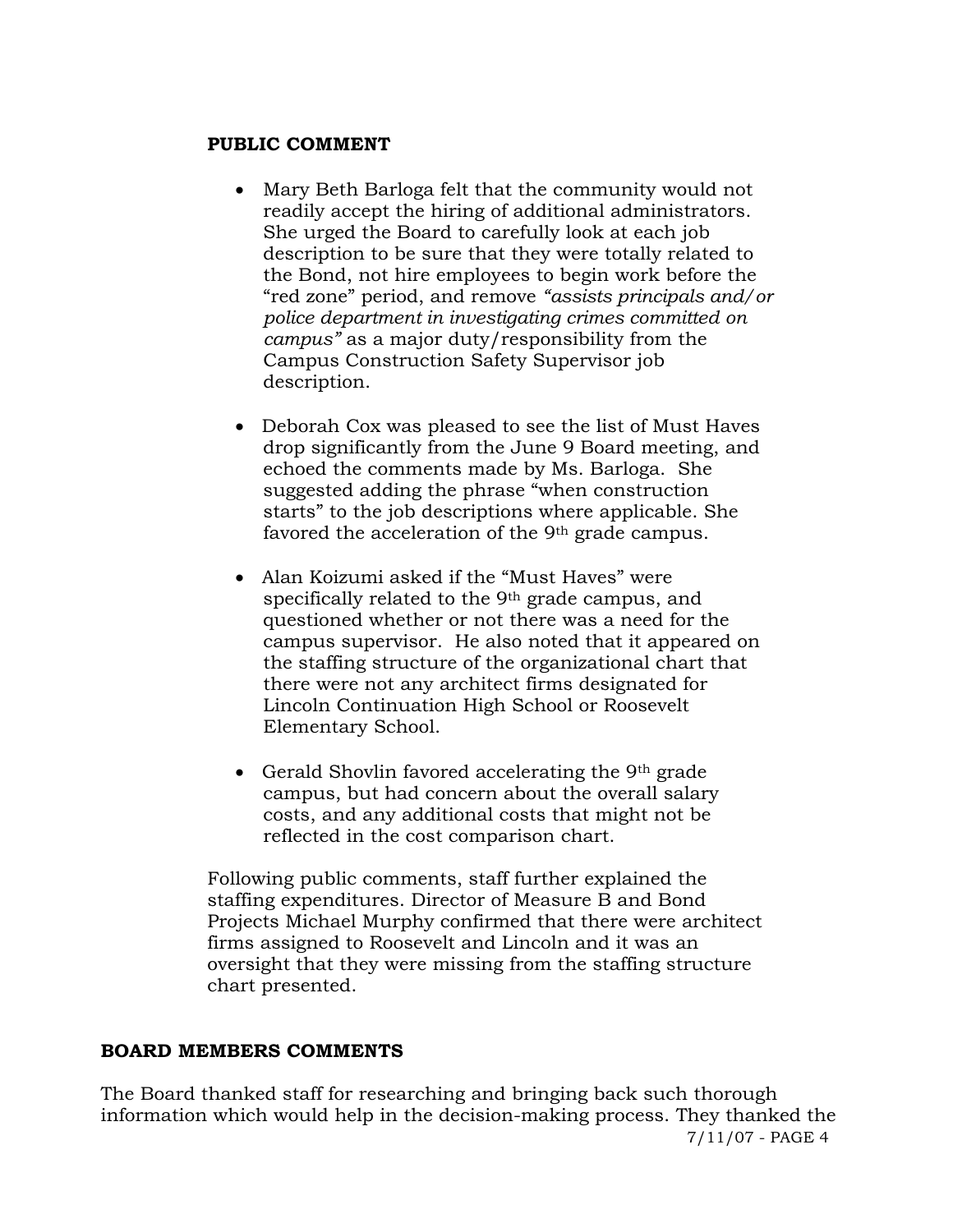community for their attendance, particularly at such short notice, adding that the Board valued their input.

While the Board agreed that it was crucial to accelerate the 9<sup>th</sup> grade campus and favored the revision to Option 2, they were not completely convinced that the "Must Haves" were necessary, and were concerned about the community's perception to the use of Measure B funds for the additional administrative salaries.

Mrs. Cutter felt that the Measure B Construction Coordinator and Campus Safety Supervisor may only be needed for the initial "red zone" portion of the project. She also wasn't satisfied that an administrative assistant level was needed for the clerical support, noting that the recently hired Bond Technician was not part of the staffing structure that was presented. She suggested that rather than hiring an additional administrative assistant, a classified position at a lower level could assist with the clerical support.

Ms. Perry felt that the interim housing had still not been addressed and wondered how the acceleration design would impact the construction timeline and change the "red zone". In addition, she would like to see further expansion on neighborhood involvement, the Board process, expectations of the Steering Committee, and the role of the site design teams, so that the community clearly understands the process, risks, and reasons behind the decisions being made.

Mr. Cassidy was also concerned that the accelerated schedule would not provide for enough community and staff input. In response, San Leandro High School Principal Amy Furtado relayed that high school staff had communicated that they did not feel left out, adding that they had made a contribution to the process and were welcoming this accelerated option.

Mr. Katz agreed that it would be difficult to "sell" additional staffing with the use of the Measure B funds; however, considering the accelerated schedule, he felt the positions were justified as long as the positions didn't begin earlier than needed to minimize those additional salary expenses as much as possible. Also, for clarification, he explained, to the community members present, that the "red zone" described a two-year period of time where four construction projects (9th grade campus, AEC, library expansion, and CTE renovation) occur on the campus simultaneously.

Responding to Mr. Cassidy's concern regarding the urgency in hiring the additional staff, Ms. Chin-Bendib said that staff felt that the Administrative Assistant position should be considered a priority. In addition it was confirmed that 1.5 FTE classified staff were currently providing clerical assistance for Measure B. With that, Mr. Cassidy suggested holding off on authorizing the Construction Coordinator and Campus Safety Supervisor for now, and proposed that staff research the role, duties, and responsibilities of the administrative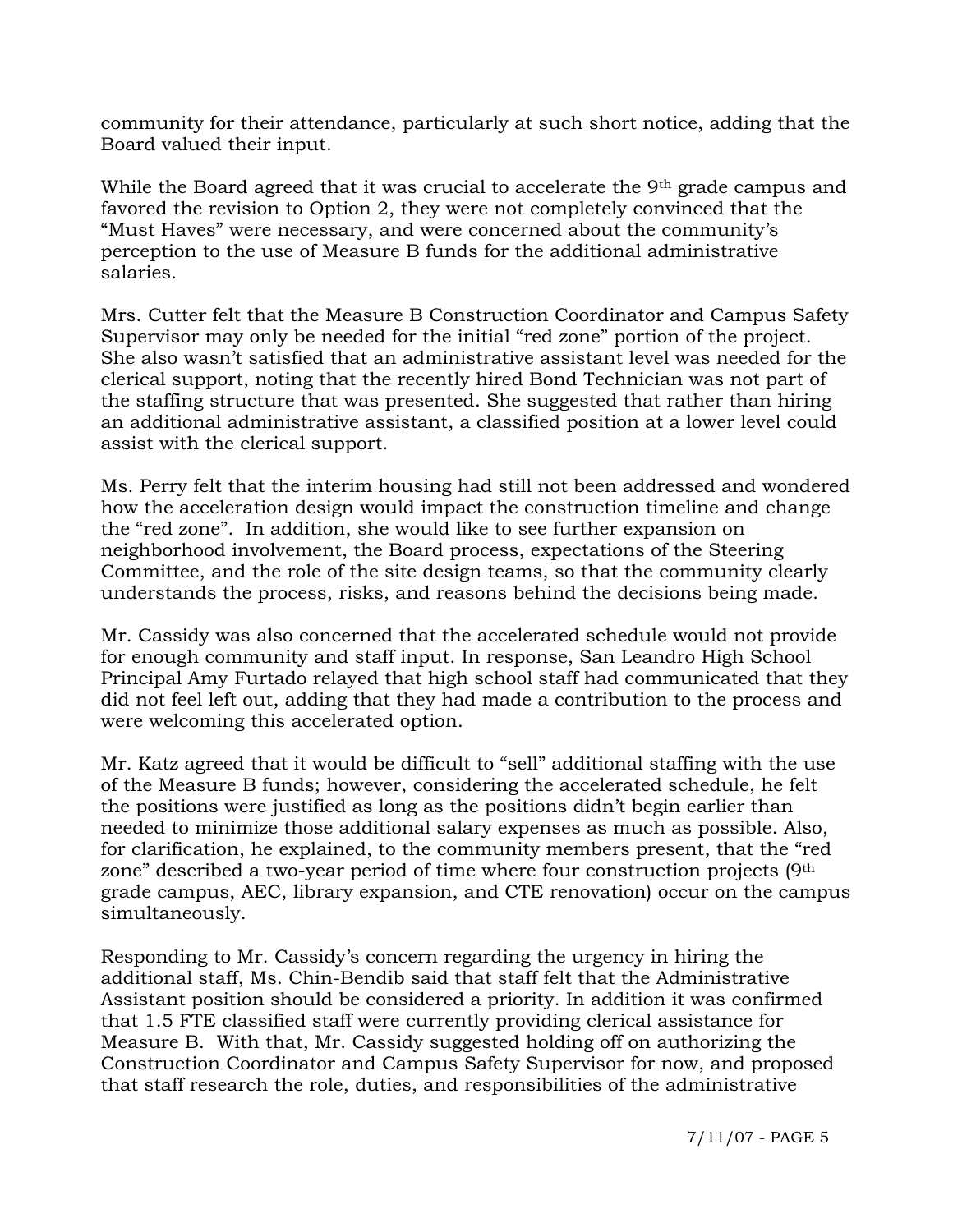assistant position and exiting positions, and consider merging the duties, which would eliminate the need to hire this limited-term position.

Ms. Hague appreciated the pared down list of "Must Haves" and felt that the information presented clearly mapped out the course to follow.

Mr. Davis supported the clerical support for the Bond Director, and was open to discussing how the position would be structured. He asked that when the Board revisits the Construction Coordinator position, staff might indicate the responsibilities of the construction management firm, Harris & Associates, to the District so that it is clear that we are not duplicating efforts, adding that he would have liked to see more emphasis on knowledge of project management and scheduling techniques included in the job descriptions.

Mr. Richards favored moving forward with the Administrative Assistant to the Bond Director, noting that he felt that the job description clearly justified that level of support. He suggested that staff provide the Board with a refined job description for the Measure B Construction Coordinator and Campus Safety Supervisor as it gets closer to the implementation of those positions.

Following Board comments, the members took the following vote:

• On a motion made by Mrs. Cutter and seconded by Mr. Katz, the Board approved the Option 2 with the accelerated 9th grade campus only, without the three proposed "Must Haves" staffing positions by a 7-0 vote.

# **PUBLIC TESTIMONY ON NON AGENDA ITEMS**

None

# **PUBLIC COMMENTS**

There were no public comments concerning items on the closed session agenda.

# **CLOSED SESSION**

At 7:16 p.m., the Board went into Closed Session regarding Public Employee Performance Evaluation, Title: Superintendent's Evaluation, Public Employee Discipline/Dismissal/Release, Conference with Labor Negotiator, Public Employee Appointment – Title: Information Technology Administrator; Assistant Director, Special Services, Conference with Real Property Negotiator – Property(ies), and Conference with Legal Counsel – Anticipated Litigation – Significant Exposure to Litigation pursuant to Government Code Sections 54957, 54957.6, 54956.9(b), 54956.8.

The Board returned to open session at 9:40 p.m. President Richards noted that the Board had been in closed session and the following action was taken:

• On a motion made by Mr. Davis and seconded by Mr. Richards, the Board appointed Ling King as Information Technology Administrator by a 4-2-1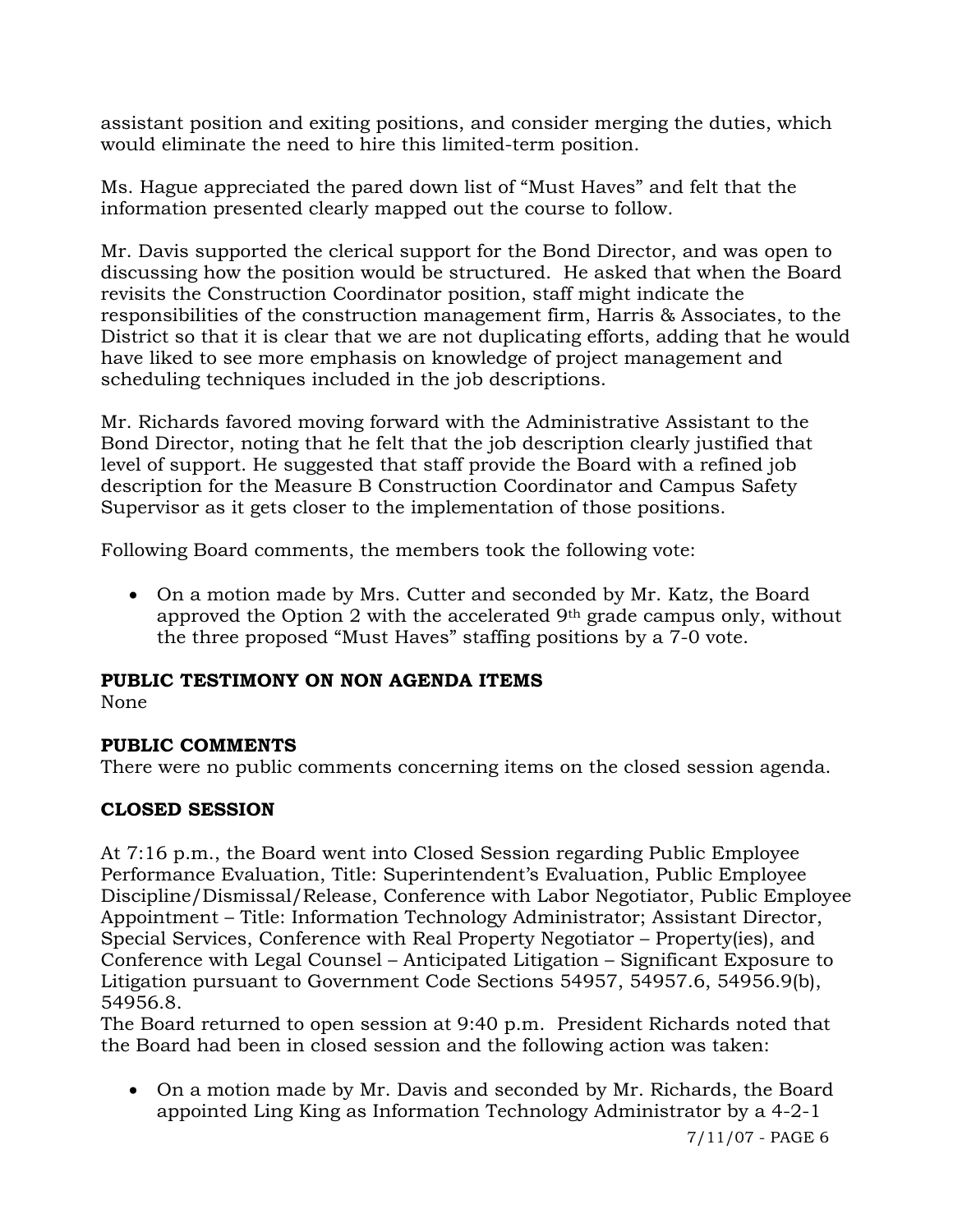vote. Trustees Cutter, Davis, Perry, Richards voting yes; Trustees Cassidy, Hague voting no; and Trustee Katz abstaining.

• On a motion made by Mrs. Hague and seconded by Mr. Davis, the Board appointed Thomas Anderson as Assistant Director, Special Services by a 6- 1 vote. Trustee Cassidy voting no.

## **BOARD MEMBER COMMENTS**

- Mr. Davis revisited his request to have a discussion with San Lorenzo Unified regarding adjusting the attendance boundaries, noting that a recent article in the Daily Review reported that Castro Valley Unified School District was very close to redrawing a portion of its attendance boundaries that spill into Dublin's city limits. He asked for Board consensus to have this be agendized for further discussion, which was not received.
- Mrs. Hague reported that approximately 150 Muir students were currently participating in the summer music program. The performance is scheduled for Friday, July 27 at 8 a.m. in the gymnasium at John Muir Middle School.
- Mr. Cassidy concluded his comments with a quote from Joel Klein, Chancellor of the New York City Schools, which was part of a recent New York Times article where Mr. Klein spoke about the importance of quality teachers in education. "Good principals, better teachers, who can serve as mentors, are among the ingredients," Mr. Klein said, "that are needed to create a "dynamic, positive feedback."
- Ms. Perry reported that she had a copy of the Transit-Oriented Development (TOD) language. She reminded the Board that there would be hearing before the Planning Commission on Thursday, July 12, with all written comments needing to be received by 5 p.m. on July 19.